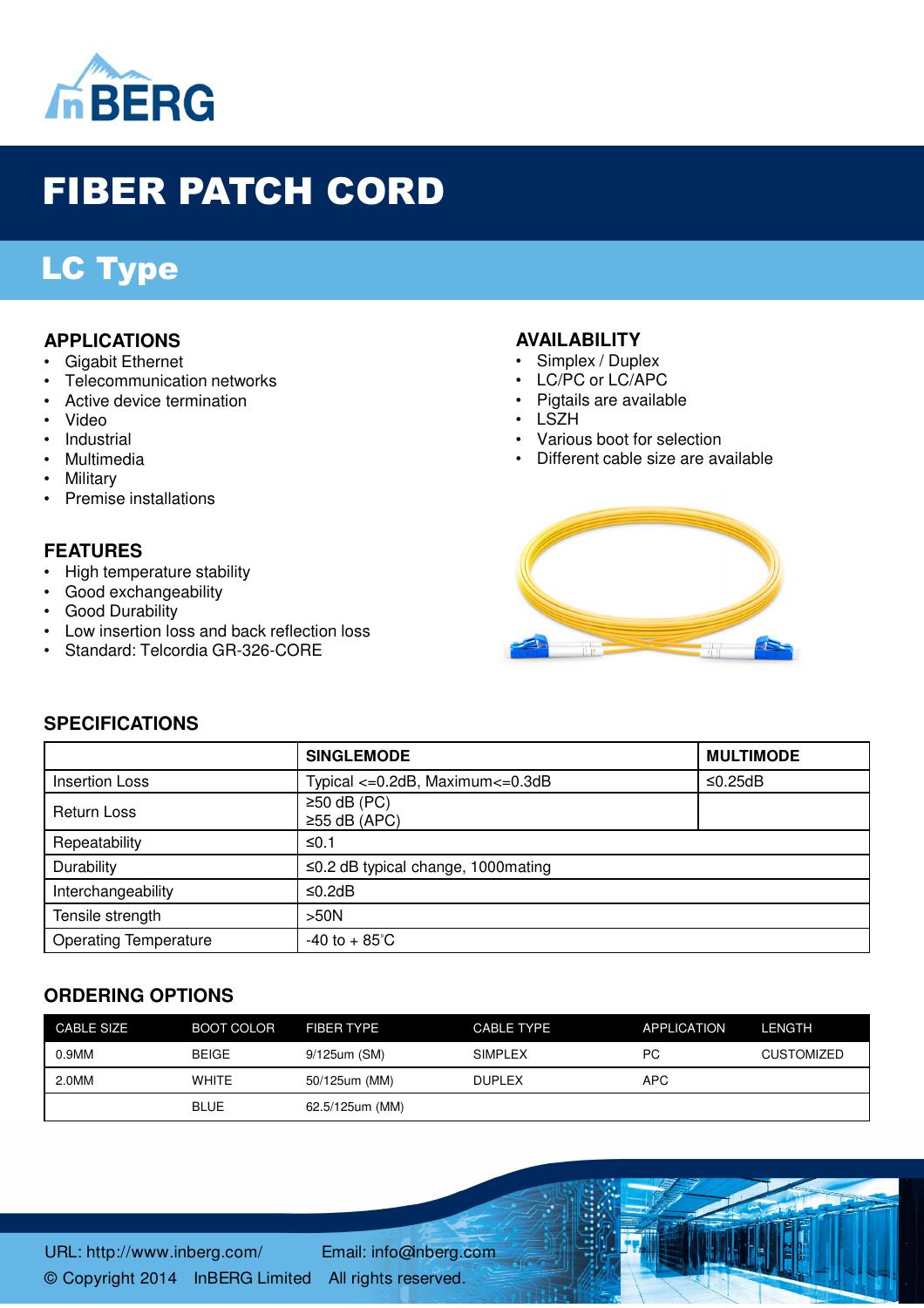

# FIBER PATCH CORD

# SC Type

#### **APPLICATIONS**

- **CATV**
- Telecommunication networks
- Active device termination
- Metro
- Local Area Networks (LANs)
- Data processing networks
- Test equipment
- Premise installations
- Wide Area Networks (WANs)

#### **FEATURES**

- Low insertion loss and back reflection loss
- Good exchangeability
- High temperature stability
- Standard: Telcordia GR-326-CORE

#### **AVAILABILITY**

- Simplex / Duplex
	- Fan-out
- Pigtails are available
- LSZH
- Various boot for selection
- Different cable size are available



## **SPECIFICATIONS**

|                              | <b>SINGLEMODE</b>                         | <b>MULTIMODE</b> |
|------------------------------|-------------------------------------------|------------------|
| <b>Insertion Loss</b>        | Typical <= 0.2dB, Maximum <= 0.3dB        | ≤0.25dB          |
| <b>Return Loss</b>           | $\geq$ 50 dB (PC)<br>$\geq 60$ dB (APC)   |                  |
| Repeatability                | ≤0.1                                      |                  |
| Durability                   | $\leq$ 0.2 dB typical change, 1000 mating |                  |
| Interchangeability           | ≤0.2dB                                    |                  |
| Tensile strength             | >70N                                      |                  |
| <b>Operating Temperature</b> | $-40$ to $+85^{\circ}$ C                  |                  |

#### **ORDERING OPTIONS**

| <b>CABLE SIZE</b> | <b>BOOT COLOR</b> | FIBER TYPE      | <b>CABLE TYPE</b> | <b>APPLICATION</b> | <b>LENGTH</b>     |
|-------------------|-------------------|-----------------|-------------------|--------------------|-------------------|
| 0.9MM             | <b>BEIGE</b>      | 9/125um (SM)    | <b>SIMPLEX</b>    | РC                 | <b>CUSTOMIZED</b> |
| 2.0MM             | WHITE             | 50/125um (MM)   | <b>DUPLEX</b>     | <b>APC</b>         |                   |
| 3.0MM             | <b>BLUE</b>       | 62.5/125um (MM) | <b>FAN-OUT</b>    |                    |                   |
|                   | <b>GREEN</b>      |                 |                   |                    |                   |
|                   | <b>GRAY</b>       |                 |                   |                    |                   |

URL: http://www.inberg.com/ Email: info@inberg.com © Copyright 2014 InBERG Limited All rights reserved.